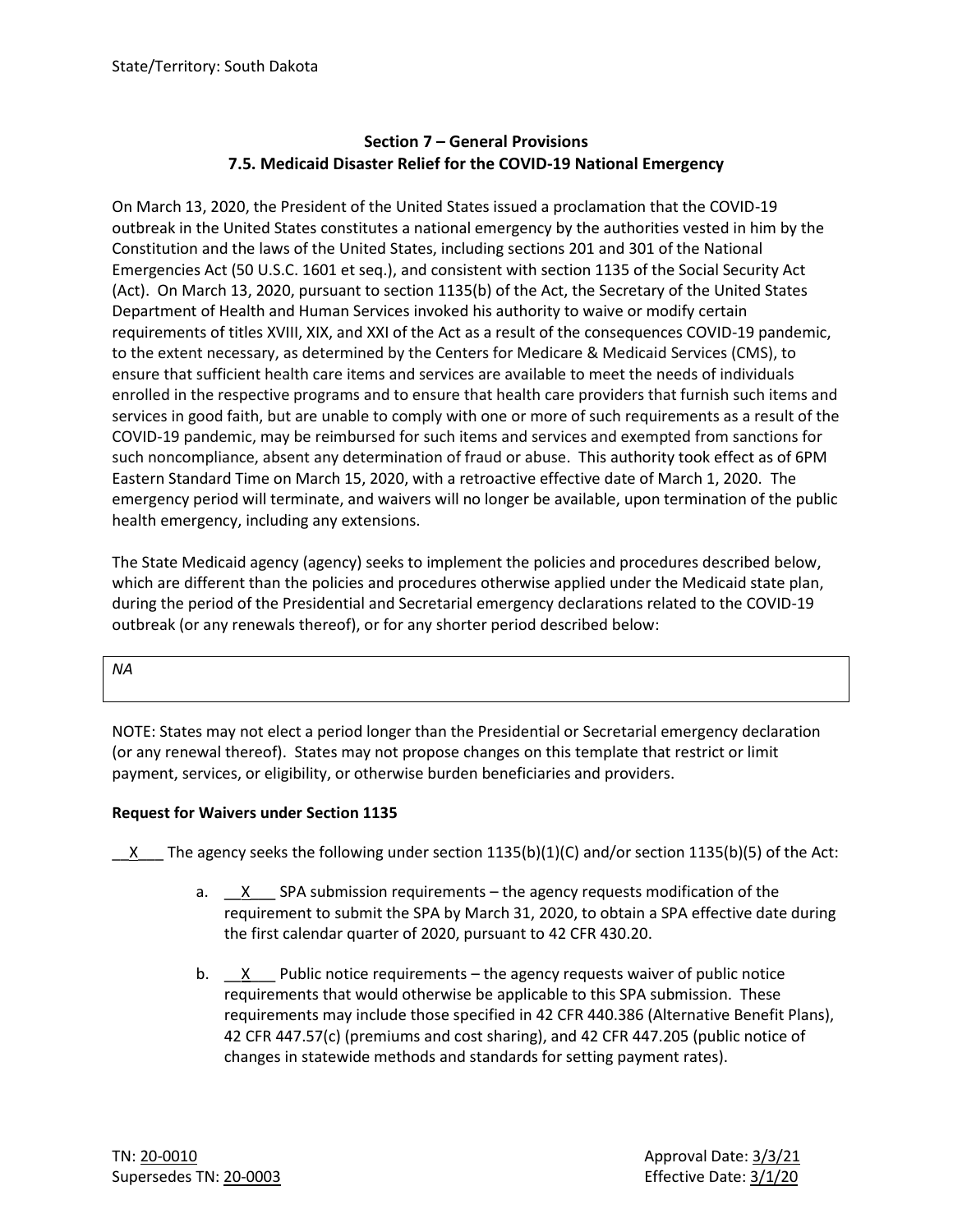c.  $X$  Tribal consultation requirements – the agency requests modification of tribal consultation timelines specified in the South Dakota Medicaid state plan, as described below:

*For SPA 20-0003, South Dakota provided notification to the tribes of submission of this state plan amendment to CMS on the date the SPA was submitted, May 19, 2020. Tribal consultation occurred concurrently with the submission of this SPA through June 17, 2020. The State reviewed and respond to the comment received during the comment period.* 

*For SPA 20-0010, South Dakota will provide notification to tribes concurrently with the submission of the SPA, which is regarding the establishment of a fee-for-service COVID-19 vaccine administration rate. The State does not anticipate this SPA impacting IHS or Tribal 638 providers due to these providers being reimbursed at an all-inclusive encounter rate. The State will review and respond to any comments received within 30 days of notification.* 

## **Section A – Eligibility**

- 1. The agency furnishes medical assistance to the following optional groups of individuals described in section 1902(a)(10)(A)(ii) or 1902(a)(10)(c) of the Act. This may include the new optional group described at section 1902(a)(10)(A)(ii)(XXIII) and 1902(ss) of the Act providing coverage for uninsured individuals.
- 2. \_\_\_\_\_\_ The agency furnishes medical assistance to the following populations of individuals described in section 1902(a)(10)(A)(ii)(XX) of the Act and 42 CFR 435.218:
	- a. All individuals who are described in section 1905(a)(10)(A)(ii)(XX)

Income standard: \_\_\_\_\_\_\_\_\_\_\_\_\_

-or-

b. \_\_\_\_\_ Individuals described in the following categorical populations in section 1905(a) of the Act:

Income standard:

3. \_\_\_\_\_ The agency applies less restrictive financial methodologies to individuals excepted from financial methodologies based on modified adjusted gross income (MAGI) as follows.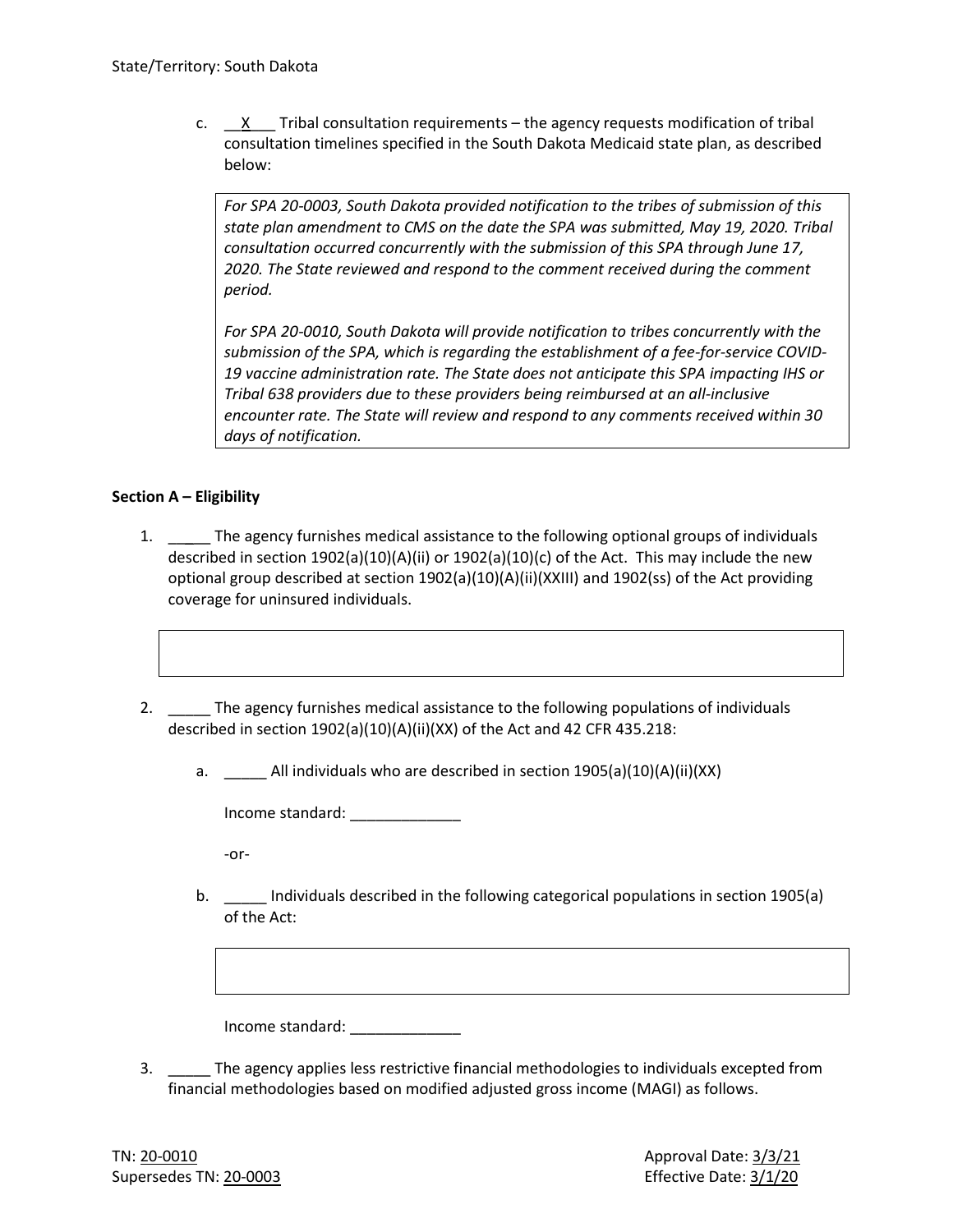Less restrictive income methodologies:

Less restrictive resource methodologies:

- 4. \_\_\_\_\_ The agency considers individuals who are evacuated from the state, who leave the state for medical reasons related to the disaster or public health emergency, or who are otherwise absent from the state due to the disaster or public health emergency and who intend to return to the state, to continue to be residents of the state under 42 CFR 435.403(j)(3).
- 5. \_\_\_\_\_ The agency provides Medicaid coverage to the following individuals living in the state, who are non-residents:
- 6. \_\_\_\_\_ The agency provides for an extension of the reasonable opportunity period for noncitizens declaring to be in a satisfactory immigration status, if the non-citizen is making a good faith effort to resolve any inconsistences or obtain any necessary documentation, or the agency is unable to complete the verification process within the 90-day reasonable opportunity period due to the disaster or public health emergency.

### **Section B – Enrollment**

- 1. \_\_\_\_\_ The agency elects to allow hospitals to make presumptive eligibility determinations for the following additional state plan populations, or for populations in an approved section 1115 demonstration, in accordance with section 1902(a)(47)(B) of the Act and 42 CFR 435.1110, provided that the agency has determined that the hospital is capable of making such determinations.
- 2. \_\_\_\_\_ The agency designates itself as a qualified entity for purposes of making presumptive eligibility determinations described below in accordance with sections 1920, 1920A, 1920B, and 1920C of the Act and 42 CFR Part 435 Subpart L.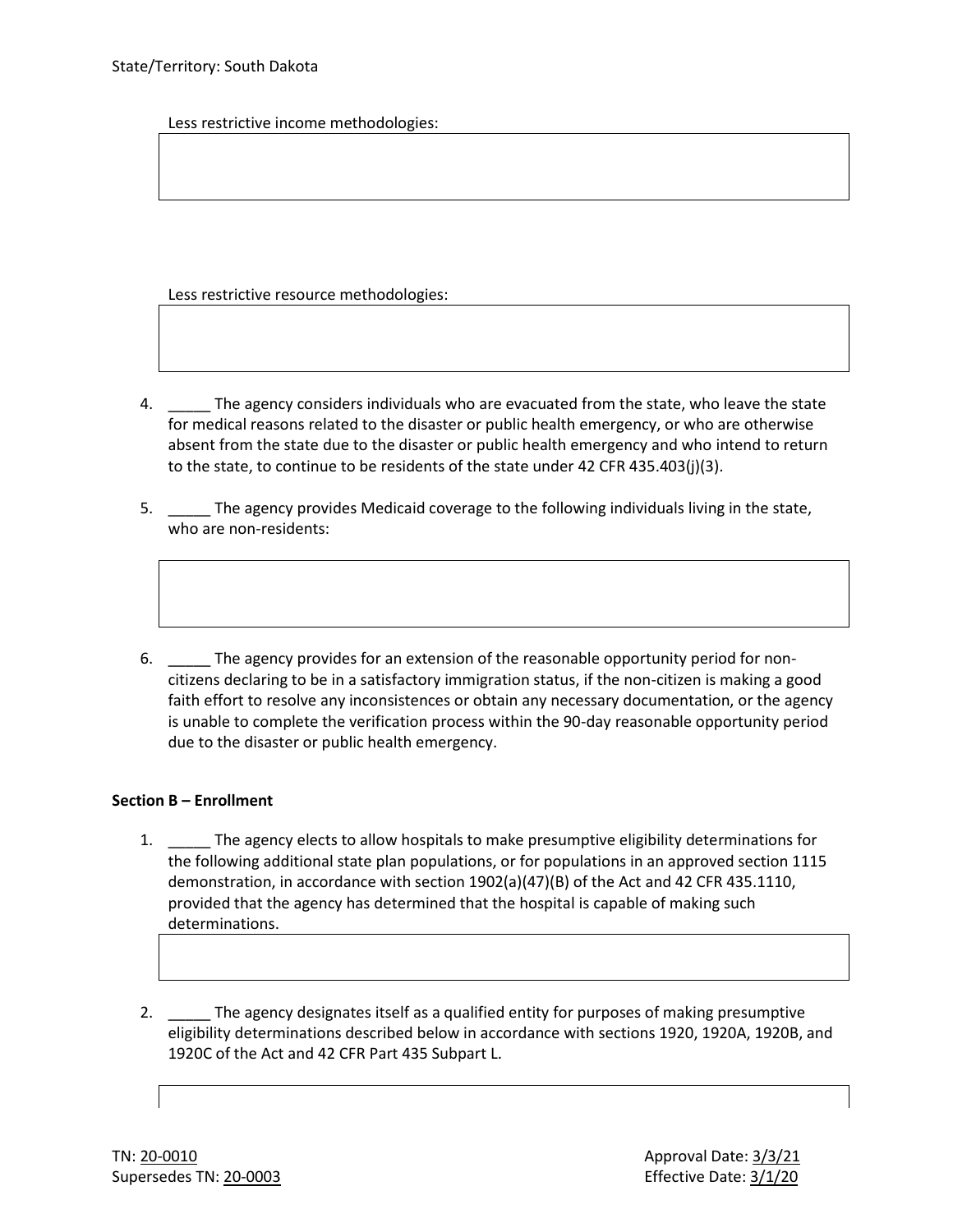- 3. \_\_\_\_\_ The agency designates the following entities as qualified entities for purposes of making presumptive eligibility determinations or adds additional populations as described below in accordance with sections 1920, 1920A, 1920B, and 1920C of the Act and 42 CFR Part 435 Subpart L. Indicate if any designated entities are permitted to make presumptive eligibility determinations only for specified populations.
- 4. \_\_\_\_\_ The agency adopts a total of \_\_\_\_\_ months (not to exceed 12 months) continuous eligibility for children under age enter age \_\_\_\_\_ (not to exceed age 19) regardless of changes in circumstances in accordance with section 1902(e)(12) of the Act and 42 CFR 435.926.
- 5. \_\_\_\_\_ The agency conducts redeterminations of eligibility for individuals excepted from MAGIbased financial methodologies under 42 CFR 435.603(j) once every \_\_\_\_\_ months (not to exceed 12 months) in accordance with 42 CFR 435.916(b).
- 6. \_\_\_\_\_ The agency uses the following simplified application(s) to support enrollment in affected areas or for affected individuals (a copy of the simplified application(s) has been submitted to CMS).
	- a. The agency uses a simplified paper application.
	- b. \_\_\_\_\_\_ The agency uses a simplified online application.
	- c. \_\_\_\_\_ The simplified paper or online application is made available for use in call-centers or other telephone applications in affected areas.

# **Section C – Premiums and Cost Sharing**

1. X The agency suspends deductibles, copayments, coinsurance, and other cost sharing charges as follows:

*The State waives cost-sharing for testing services (including in vitro diagnostic products), testingrelated services, and treatments for COVID-19, including vaccines, specialized equipment and therapies (including drugs), for any quarter in which the temporary increased FMAP is claimed.*

- 2. The agency suspends enrollment fees, premiums and similar charges for:
	- a. \_\_\_\_\_ All beneficiaries
	- b. \_\_\_\_\_ The following eligibility groups or categorical populations: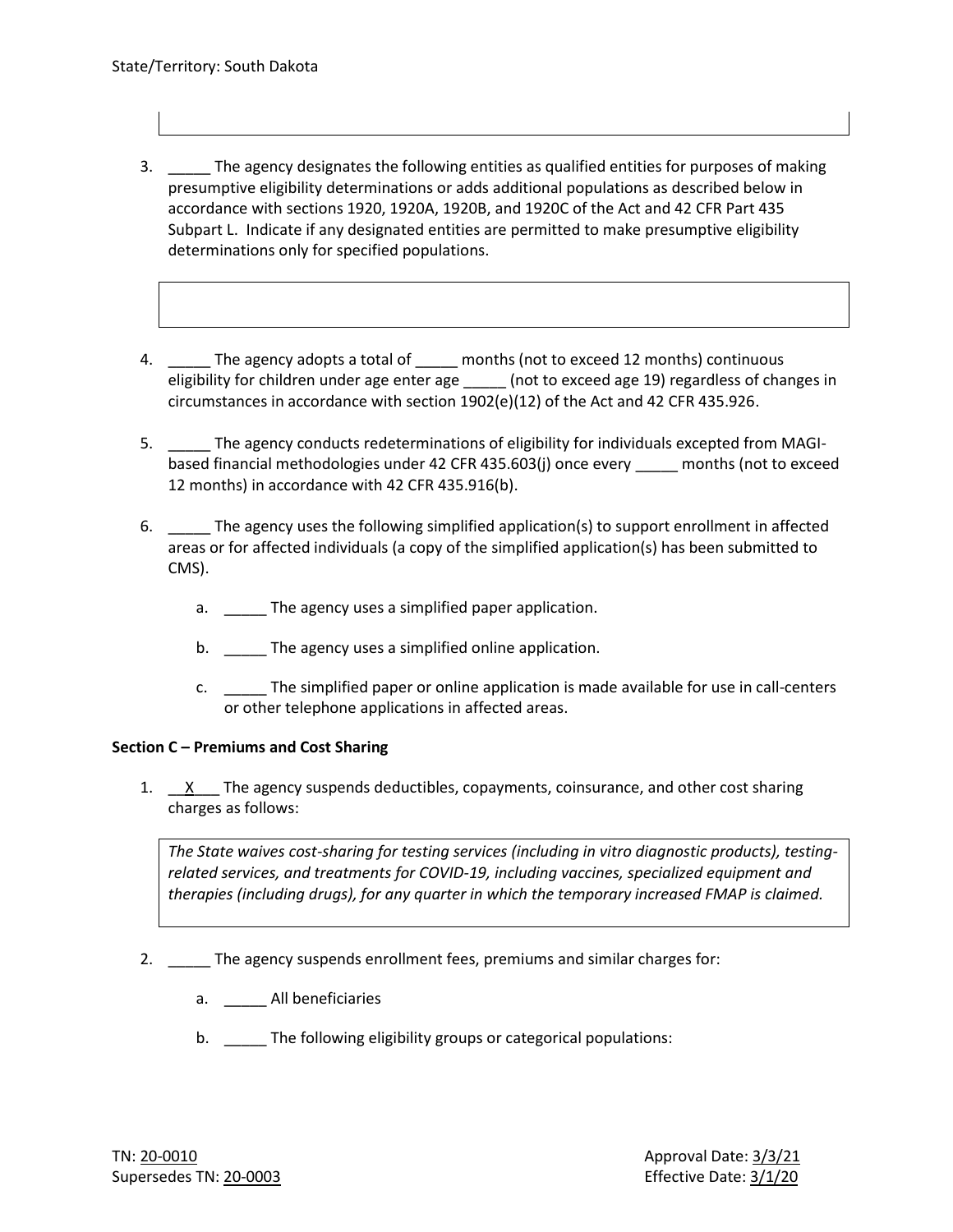3. \_\_\_\_\_ The agency allows waiver of payment of the enrollment fee, premiums and similar charges for undue hardship.

### **Section D – Benefits**

*Benefits:*

- 1. \_\_\_\_\_ The agency adds the following optional benefits in its state plan (include service descriptions, provider qualifications, and limitations on amount, duration or scope of the benefit):
- 2. Ex The agency makes the following adjustments to benefits currently covered in the state plan:

*The State suspends the face-to-face requirements for community mental health centers stated in Supplement to Attachment 3.1-A.*

*The State will cover the administration of COVID-19 vaccines, tests, and treatment upon Emergency Use Authorization or approval from the Food and Drug administration and disregards all language in Supplement 1 to Attachment 3.1-A that precludes coverage of administration of COVID-19 vaccines, tests, and treatment approved for Emergency Use Authorization. This applies to vaccine administration, tests, and treatment covered under the inpatient hospital, outpatient hospital, clinic, rural health clinic, federally qualified health center, and physician services benefits.*

*OLP Benefit: Pharmacists, pharmacy interns, pharmacy technicians, and pharmacies are qualified providers of COVID-19 vaccinations per the HHS COVID-19 PREP Act Declaration and authorizations. In addition, the state covers pharmacist ordered and administered COVID-19 tests as well as COVID-19 tests administered by pharmacy interns and technicians.*

- 3. X The agency assures that newly added benefits or adjustments to benefits comply with all applicable statutory requirements, including the statewideness requirements found at 1902(a)(1), comparability requirements found at 1902(a)(10)(B), and free choice of provider requirements found at 1902(a)(23).
- 4. \_\_\_\_\_ Application to Alternative Benefit Plans (ABP). The state adheres to all ABP provisions in 42 CFR Part 440, Subpart C. This section only applies to states that have an approved ABP(s).
	- a. \_\_\_\_\_ The agency assures that these newly added and/or adjusted benefits will be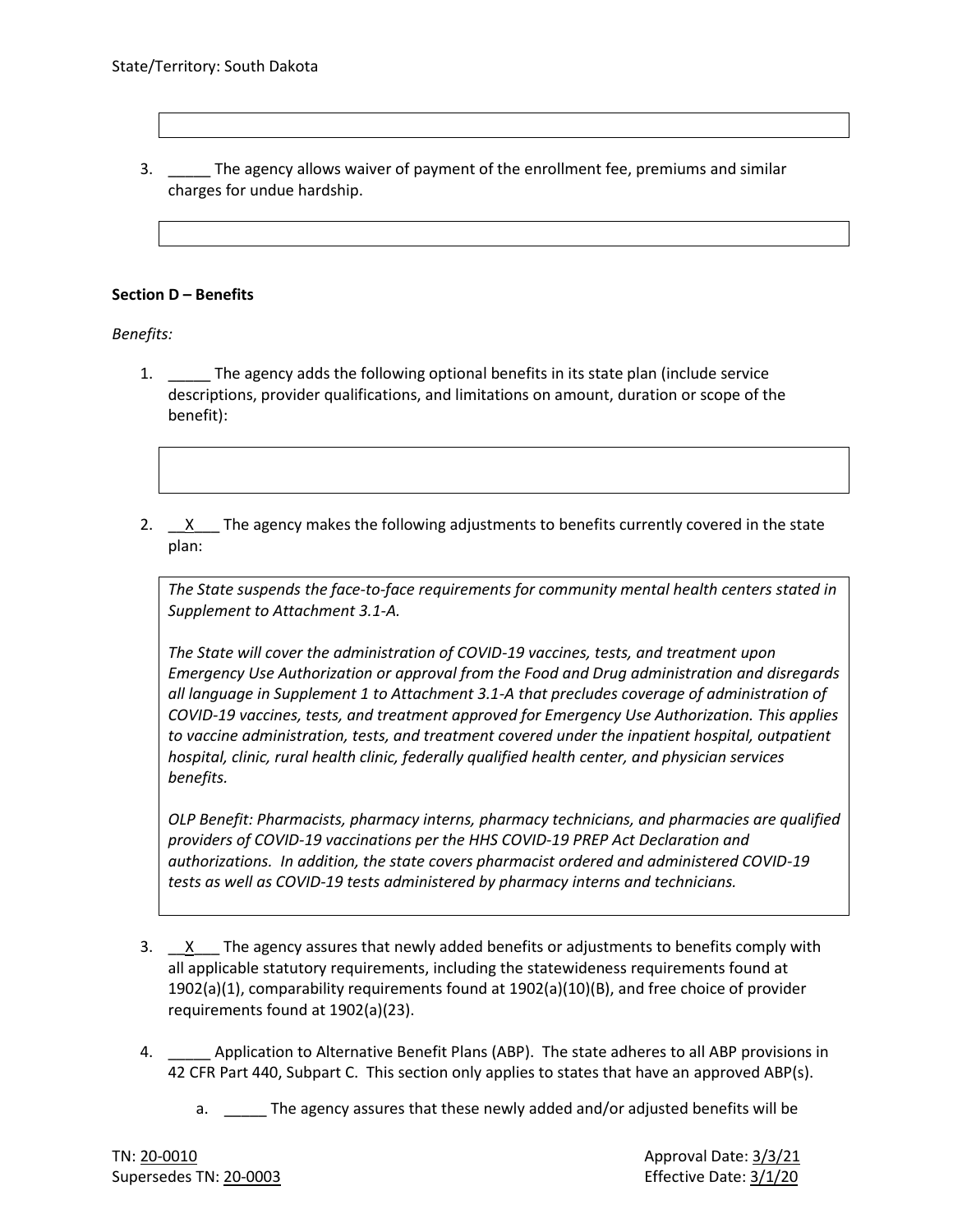made available to individuals receiving services under ABPs.

b. \_\_\_\_\_ Individuals receiving services under ABPs will not receive these newly added and/or adjusted benefits, or will only receive the following subset:

*Telehealth:*

5. \_\_\_\_\_ The agency utilizes telehealth in the following manner, which may be different than outlined in the state's approved state plan:

*Drug Benefit:*

- 6. \_\_\_\_\_ The agency makes the following adjustments to the day supply or quantity limit for covered outpatient drugs. The agency should only make this modification if its current state plan pages have limits on the amount of medication dispensed.
- 7. \_\_\_\_\_ Prior authorization for medications is expanded by automatic renewal without clinical review, or time/quantity extensions.
- 8. \_\_\_\_\_\_ The agency makes the following payment adjustment to the professional dispensing fee when additional costs are incurred by the providers for delivery. States will need to supply documentation to justify the additional fees.
- 9. The agency makes exceptions to their published Preferred Drug List if drug shortages occur. This would include options for covering a brand name drug product that is a multi-source drug if a generic drug option is not available.

### **Section E – Payments**

*Optional benefits described in Section D:*

- 1. Newly added benefits described in Section D are paid using the following methodology:
	- a. \_\_\_\_\_ Published fee schedules –

TN: 20-0010 Approval Date: 3/3/21 Supersedes TN: 20-0003 Effective Date: 3/1/20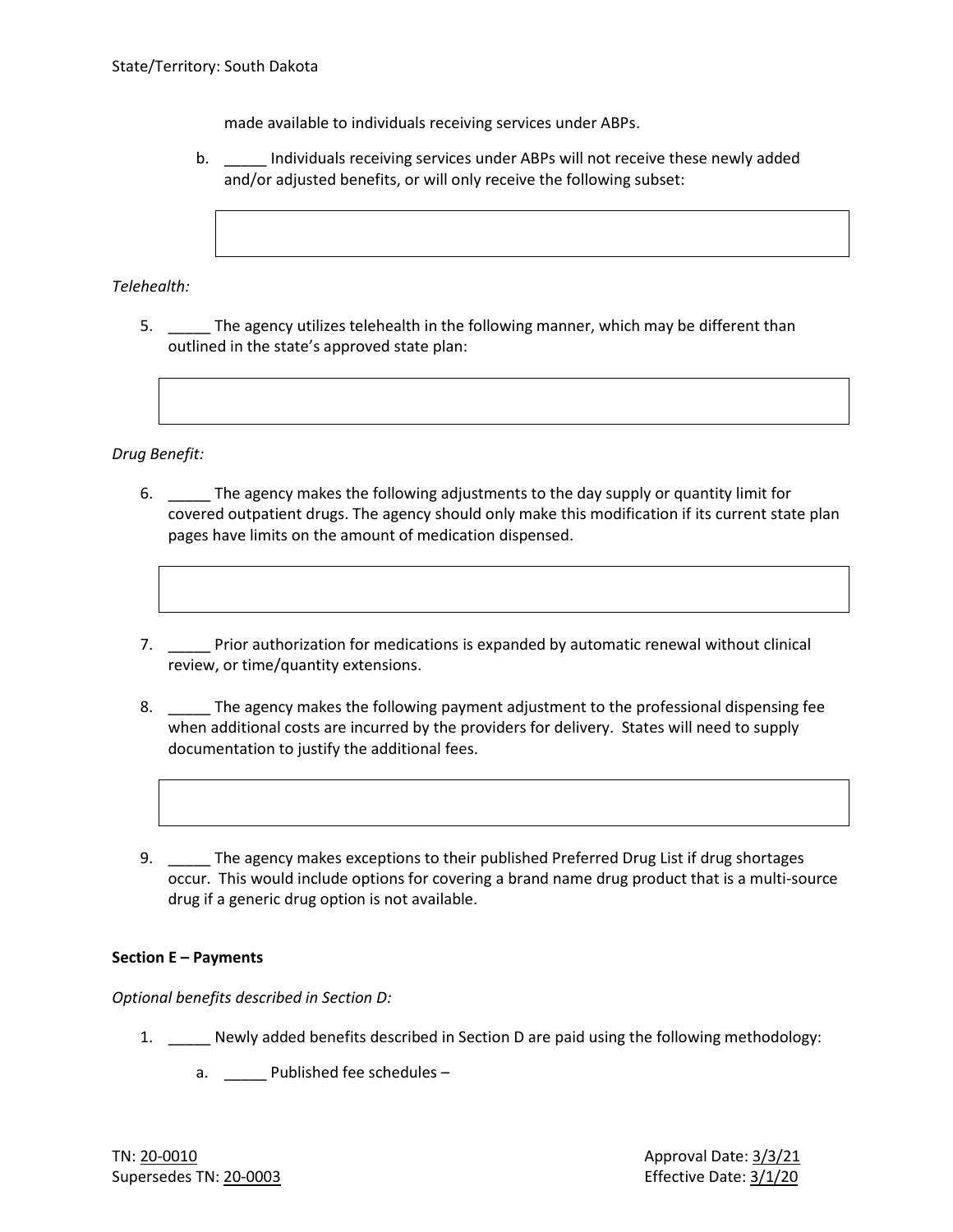Effective date (enter date of change): \_\_\_\_\_\_\_\_\_\_\_\_\_

Location (list published location): Location

b. Other:

*Increases to state plan payment methodologies:*

- 2. \_\_\_\_\_ The agency increases payment rates for the following services:
	- a. **Example 2** Payment increases are targeted based on the following criteria:
	- b. Payments are increased through:
		- i. \_\_\_\_\_\_ A supplemental payment or add-on within applicable upper payment limits:
		- ii. An increase to rates as described below.

Rates are increased:

- \_\_\_\_\_ Uniformly by the following percentage: \_\_\_\_\_\_\_\_\_\_\_\_\_
- Through a modification to published fee schedules  $-$

Effective date (enter date of change): \_\_\_\_\_\_\_\_\_\_\_\_\_

Location (list published location): \_\_\_\_\_\_\_\_\_\_\_\_\_\_

**\_\_\_\_\_** Up to the Medicare payments for equivalent services.

**\_\_\_\_\_\_** By the following factors: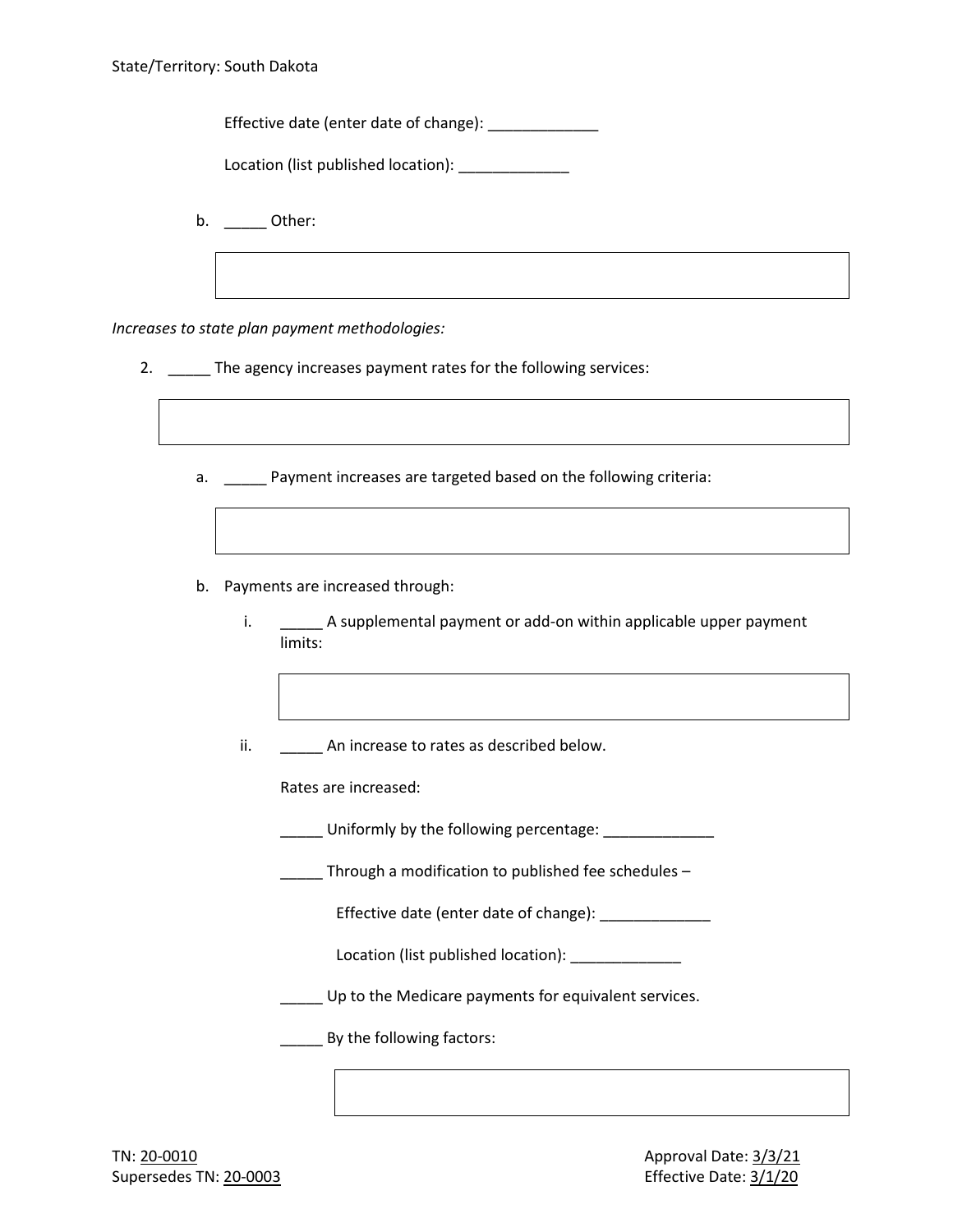*Payment for services delivered via telehealth:*

- 3. \_\_\_\_\_ For the duration of the emergency, the state authorizes payments for telehealth services that:
	- a. \_\_\_\_\_ Are not otherwise paid under the Medicaid state plan;
	- b. \_\_\_\_\_\_ Differ from payments for the same services when provided face to face;
	- c. \_\_\_\_\_ Differ from current state plan provisions governing reimbursement for telehealth;
	- d. \_\_\_\_\_ Include payment for ancillary costs associated with the delivery of covered services via telehealth, (if applicable), as follows:
		- i. \_\_\_\_\_\_\_\_ Ancillary cost associated with the originating site for telehealth is incorporated into fee-for-service rates.
		- ii. **Example 2** Ancillary cost associated with the originating site for telehealth is separately reimbursed as an administrative cost by the state when a Medicaid service is delivered.

*Other:*

4. X Other payment changes:

For providers reimbursed for vaccine administration on a fee-for-service basis, the State will reimburse administration of the COVID-19 vaccine at the Medicare established rate. For children under age 19 the administration fee will not exceed the Vaccines for Children (VFC) maximum allowable administration rate if the CDC includes the COVID-19 vaccine in the VFC program.

#### **Section F – Post-Eligibility Treatment of Income**

- 1. The state elects to modify the basic personal needs allowance for institutionalized individuals. The basic personal needs allowance is equal to one of the following amounts:
	- a. \_\_\_\_\_ The individual's total income
	- b. \_\_\_\_\_\_\_ 300 percent of the SSI federal benefit rate
	- c. Other reasonable amount:
- 2. \_\_\_\_\_ The state elects a new variance to the basic personal needs allowance. (Note: Election of this option is not dependent on a state electing the option described the option in F.1. above.)

The state protects amounts exceeding the basic personal needs allowance for individuals who have the following greater personal needs: